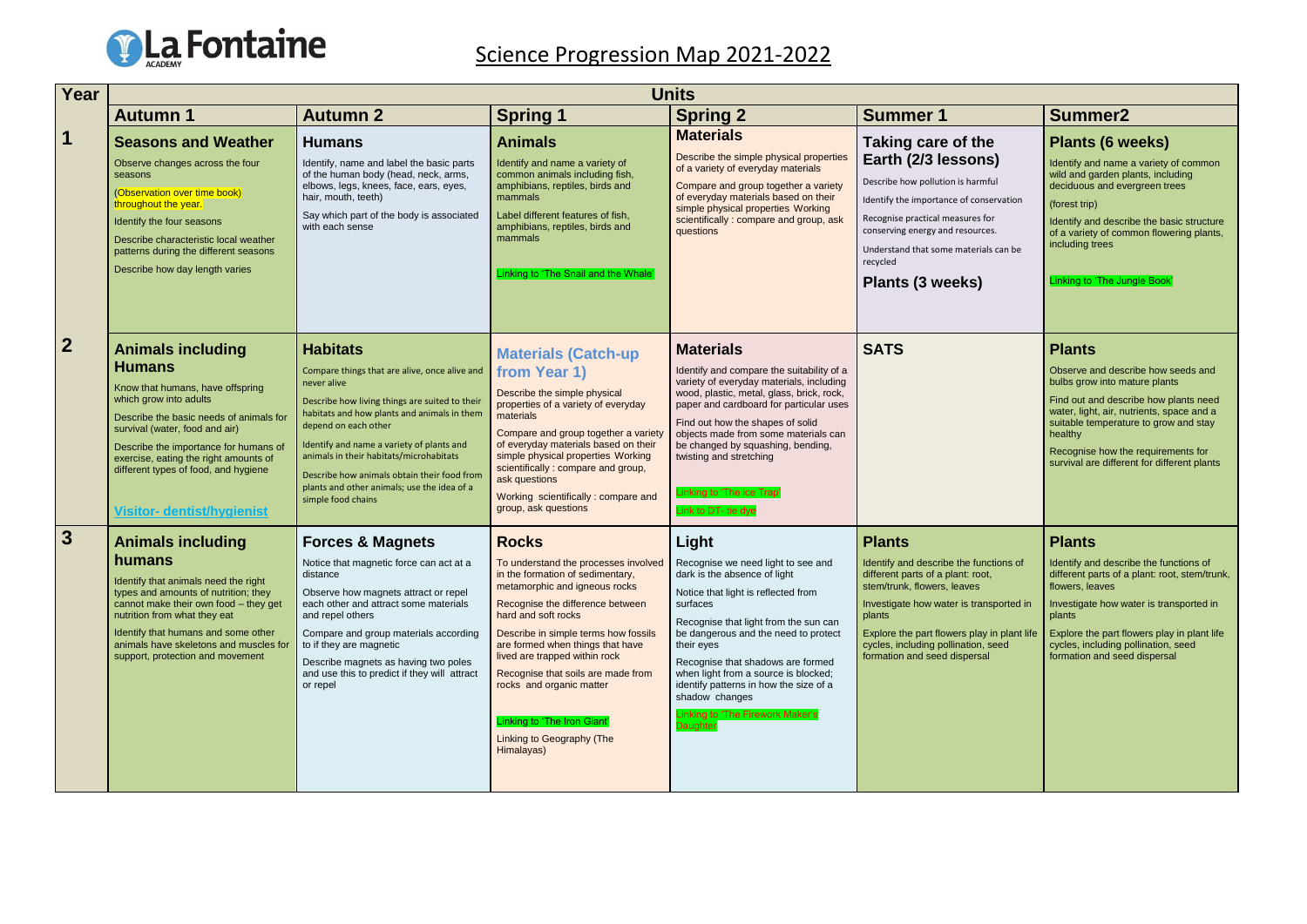

## Science Progression Map 2021-2022

| 4              | <b>Animals including</b><br>Humans (9 weeks)<br>Describe the simple functions of the<br>basic parts of the digestive system in<br>humans<br>Identify the different types of teeth in<br>humans and their function<br>Construct and interpret a range of food<br>chains; identify producers, predators,<br>prey      | <b>States of matter</b><br>Recognise the particle structure and<br>behaviour of solids, liquids and gases<br>Compare and group materials according<br>to whether they are solid, liquid or gas<br>Observe that some materials change<br>state when they are heated or cooled and<br>measure the temperatures at which these<br>changes happen<br>Identify evaporation and condensation in<br>the water cycle and link the rate of<br>evaporation with temperature | <b>States of matter</b><br>(continued)                                                                                                                                                                                                                                                                                                                                                                                               | <b>Sound</b><br>Identify how sounds are made<br>Recognise that vibrations from sounds<br>travel through a medium to the ear<br>Find patterns between the pitch of a<br>sound and the features of the object<br>that produced it<br>Find patterns between the volume of a<br>sound and the strength of the vibrations<br>Recognise that sounds get fainter as<br>the distance from the source increases | <b>Electricity</b><br>Identify common appliances that run on<br>electricity<br>Construct a simple series circuit,<br>identifying and naming its basic parts,<br>including cells, wires, bulbs, switches<br>and buzzers<br>Recognise that a component will only<br>work if the circuit is complete<br>Recognise that a switch opens and<br>closes a circuit and associate this with<br>whether or not a lamp lights in a simple<br>series circuit<br>Identify common conductors and<br>insulators | <b>Habitats</b><br>Recognise that environments can change<br>and that this can sometimes pose<br>dangers to living things                                                                                                                                                                                                                                                        |
|----------------|---------------------------------------------------------------------------------------------------------------------------------------------------------------------------------------------------------------------------------------------------------------------------------------------------------------------|-------------------------------------------------------------------------------------------------------------------------------------------------------------------------------------------------------------------------------------------------------------------------------------------------------------------------------------------------------------------------------------------------------------------------------------------------------------------|--------------------------------------------------------------------------------------------------------------------------------------------------------------------------------------------------------------------------------------------------------------------------------------------------------------------------------------------------------------------------------------------------------------------------------------|--------------------------------------------------------------------------------------------------------------------------------------------------------------------------------------------------------------------------------------------------------------------------------------------------------------------------------------------------------------------------------------------------------|--------------------------------------------------------------------------------------------------------------------------------------------------------------------------------------------------------------------------------------------------------------------------------------------------------------------------------------------------------------------------------------------------------------------------------------------------------------------------------------------------|----------------------------------------------------------------------------------------------------------------------------------------------------------------------------------------------------------------------------------------------------------------------------------------------------------------------------------------------------------------------------------|
| 5 <sup>5</sup> | Humans (3/4 weeks)<br>Describe the life cycle of a human<br>Describe the changes as humans<br>develop from babies to old age<br>(including puberty)<br>Recognise that gestation periods vary in<br>different animals                                                                                                | <b>Earth and space</b><br>Describe the movement of the Earth and<br>other planets relative to the Sun in the<br>solar system<br>Describe the movement of the moon<br>relative to earth<br>Describe the Sun, Earth and Moon as<br>approximately spherical bodies<br>Use the idea of the earth's rotation to<br>explain day and night and the apparent<br>movement of the sun across the sky                                                                        | <b>Forces</b><br>Recognise the relationship between<br>forces and movement<br>Identify the effects of air resistance,<br>water resistance and friction, that act<br>between moving surfaces<br>Explain that unsupported objects fall<br>to earth because of the force of<br>gravity acting between the Earth and<br>the object.<br>Recognise that levers, pulleys and<br>gears allow a smaller force to have a<br>greater effect     | <b>Living things</b><br>Describe the differences in the life<br>cycles of a mammal, an amphibian, an<br>insect and a bird<br>Describe the process of asexual and<br>sexual reproduction in some plants and<br>animals<br>Scientist: David Attenborough<br>Working scientifically: observing and<br>comparing, create scientific diagram                                                                | <b>Materials</b><br>Know that some materials will dissolve<br>and describe how to recover them from<br>a solution<br>Use knowledge of solids, liquids and<br>gases to separate mixtures of materials<br>Demonstrate that dissolving, mixing<br>and changes of state are reversible<br>Explain that some changes are<br>irreversible and result in the formation<br>of new materials                                                                                                              | Light<br>Recognise that light travels in straight<br>lines and that we see things when objects<br>give out or reflect light into the eye<br>Explain that we see things because light<br>travels from light sources to our eyes or<br>from light sources to objects and then our<br>eyes<br>Use the idea that light travels in straight<br>lines to explain the shapes of shadows |
| 6              | <b>Humans</b><br>Identify and name the main parts of the<br>circulatory system and describe their<br>functions<br>Recognise the impact of diet, exercise,<br>drugs and lifestyle on body function<br>Describe how nutrients and water are<br>transported within animals including<br>humans<br><b>Pig Heart Boy</b> | <b>Evolution and</b><br><b>Inheritance</b><br>Recognise that living things have<br>changed over time and that fossils<br>provide information about living things<br>that inhabited the Earth millions of years<br>ago<br>Recognise that offspring vary from and<br>are not identical to their parents<br>Identify how animals and plants area<br>adapted to suit their environment and<br>that this may lead to evolution                                         | <b>Electricity</b><br>Associate the brightness of a lamp or<br>the volume of a buzzer with the<br>number and voltage of cells used in<br>the circuit<br>Compare and give reasons for<br>variations in how components<br>function<br>Use recognised symbols in simple<br>circuit diagrams<br>Scientist: Benjamin Franklin<br>Working scientifically : draw<br>diagrams, work systematically, make<br>observations and record findings | <b>All Living Things</b><br>Describe how living things are classified<br>into groups according to observable<br>characteristics based on similarities and<br>differences, including micro-organisms,<br>plants and animals<br>Give reasons for classifying plants and<br>animals based on specific<br>characteristics                                                                                  |                                                                                                                                                                                                                                                                                                                                                                                                                                                                                                  |                                                                                                                                                                                                                                                                                                                                                                                  |